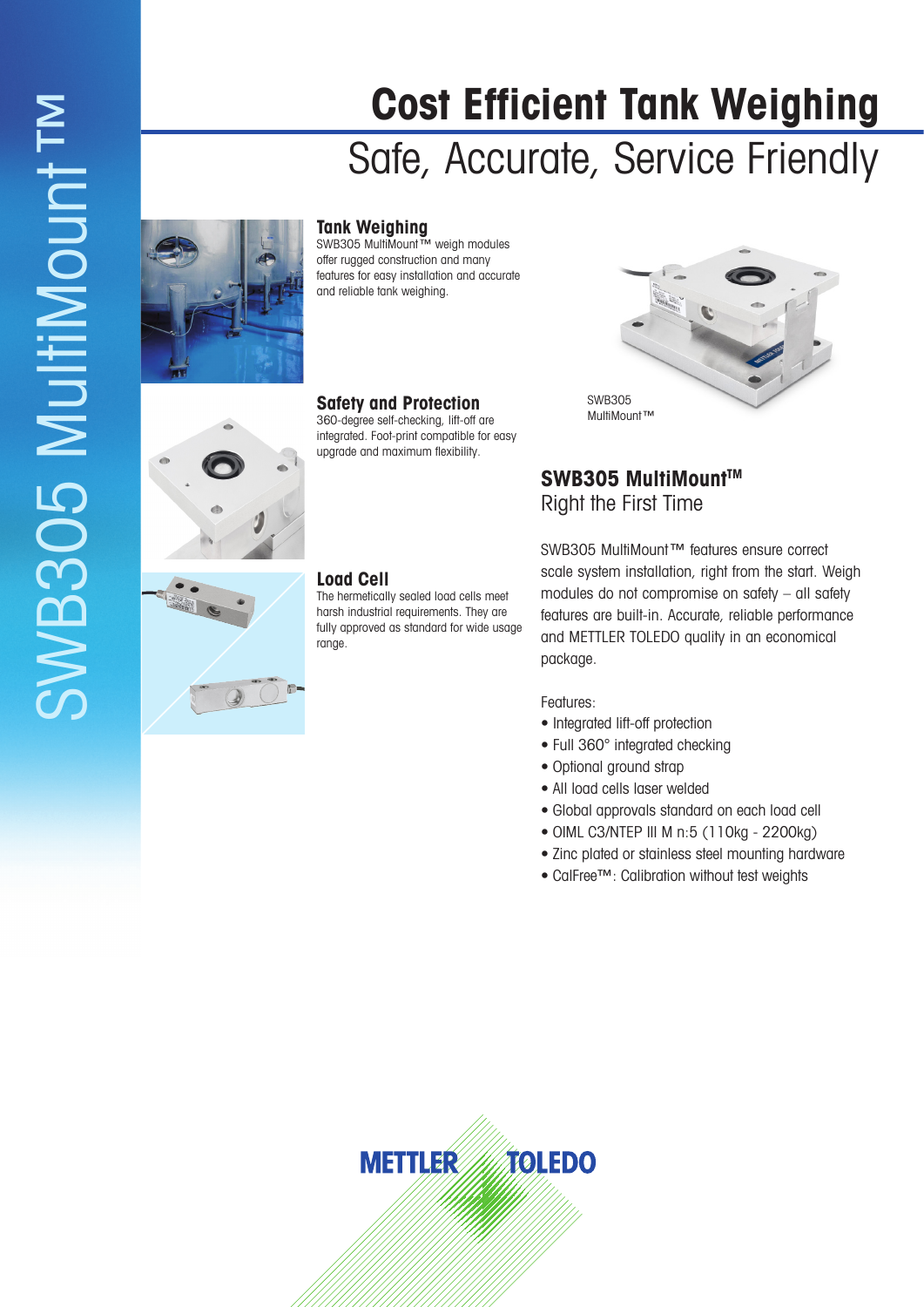#### **SWB305 MultiMount™ Specifications – Weigh Module**

| <b>Weigh Module</b>                                              | unit of<br>measure            | Specification                                            |                |               |                |                |                 |  |  |  |  |  |
|------------------------------------------------------------------|-------------------------------|----------------------------------------------------------|----------------|---------------|----------------|----------------|-----------------|--|--|--|--|--|
| Model No.                                                        |                               | SWB305 MultiMount™                                       |                |               |                |                |                 |  |  |  |  |  |
| Size                                                             |                               |                                                          | $\overline{2}$ |               |                |                |                 |  |  |  |  |  |
| <b>Rated Capacity</b>                                            | kg (lb,<br>nominal)           | 110<br>(250)                                             | 220<br>(500)   | 550<br>(1250) | 1100<br>(2500) | 2200<br>(5000) | 4400<br>(10000) |  |  |  |  |  |
| Max. Rated Forces <sup>1)</sup>                                  |                               |                                                          |                |               |                |                |                 |  |  |  |  |  |
| Max. Compressive Force, Rated                                    | $kN$ ( $lb$ )                 | 1.1(250)                                                 | 2.2(500)       | 5.4 (1250)    | 10.8 (2500)    | 21.6 (5000)    | 43.2 (10000)    |  |  |  |  |  |
| transverse<br>Max. Horizontal<br>Force, Rated<br>longitudinal    | $kN$ (lb)                     | 1.1(250)                                                 | 2.2(500)       |               | 4 (900)        |                |                 |  |  |  |  |  |
| Max. Uplift Force, Rated                                         | $kN$ ( $lb$ )                 | 1.1(250)<br>5.4 (1250)<br>10.8 (2500)<br>2.2(500)        |                | 11.3 (2500)   | 23.7 (5300)    |                |                 |  |  |  |  |  |
| Max. Yield Forces <sup>2) 4)</sup>                               |                               |                                                          |                |               |                |                |                 |  |  |  |  |  |
| Max. Compressiv Force, Yield                                     | $kN$ ( $lb$ )                 | 1.62(375)                                                | 3.2(750)       | 8.1 (1875)    | 16.2 (3750)    | 23.3 (5120)    | 64.8 (14342)    |  |  |  |  |  |
| Max. Horizontal<br>transverse<br>Force, Yield<br>longitudinal    | $kN$ ( $lb$ )                 | 1.1(250)                                                 | 2.2(500)       |               | 5.4 (1200)     |                |                 |  |  |  |  |  |
| Max. Uplift Force, Yield                                         | $kN$ ( $lb$ )                 | 1.62(375)                                                | 3.2(750)       | 8.1 (1875)    |                | 15.8 (3500)    | 33 (7400)       |  |  |  |  |  |
| Max. Ultimate Forces 3) 4)                                       |                               |                                                          |                |               |                |                |                 |  |  |  |  |  |
| Max. Compressiv Force, Ultimate 5)                               | $kN$ (lb)                     | 3.3(750)                                                 | 6.6 (1000)     | 16.2 (3750)   | 32.4 (7500)    | 48 (11000)     | 124 (28000)     |  |  |  |  |  |
| Max. Horizontal<br>transverse<br>Force, Ultimate<br>longitudinal | $kN$ ( $lb$ )                 | 1.1(250)                                                 | 2.2(500)       | 5.4 (1250)    | 10.8 (2500)    |                | 42 (9000)       |  |  |  |  |  |
| Max. Uplift Force, Ultimate                                      | $kN$ ( $lb$ )                 | 3.3(750)                                                 | 6.6 (1000)     | 16.2 (3750)   | 24 (5500)      | 24 (5500)      | 62 (14000)      |  |  |  |  |  |
| transverse<br>Max. top plate travel<br>longitudinal 8)           | $\pm$ mm (in)                 | 2(0.08)<br>2.5(0.1)                                      |                |               |                |                |                 |  |  |  |  |  |
| Weight (including load cell), nominal                            | kg (lb)                       | 5.5(12.1)<br>5.8(12.8)<br>12.5(27.6)                     |                |               |                |                |                 |  |  |  |  |  |
| Material                                                         |                               | carbon steel / 304 stainless steel / gasket material NBR |                |               |                |                |                 |  |  |  |  |  |
| Finish                                                           | Zinc Plated / Electropolished |                                                          |                |               |                |                |                 |  |  |  |  |  |

 $^{\rm (1)}$ The weigh module is rated for these forces in normal operation, a Factor of Safety has been applied by Mettler Toledo.

 ${}^{(2)}$ Warning: if loaded statically one time in excess of these forces, the weigh module may yield and need replacing. The Max. Yield Forces do not consider fatigue/cyclic loading and should be approached only in exceptional circumstances.

 $^\text{\tiny{(3)}}$ Warning: if loaded statically one time in excess of these forces, the weigh module may break with potential for serious injury and/or property damage.

<sup>(4)</sup> Warning: apply a Factor of Safety appropriate to the application.

 $^{(5)}$ % of Applied Load (A.L.) per mm (in) displacement of the top plate (transverse & longitudinal).

<sup>(6)</sup> Error due to the combined effect of non-linearity and hysteresis

 $^{(7)}$ Typical values only. The sum of errors due to Combined Error and Temperature Effect on Sensitivity comply with the requirements of OIML R60 and NIST HB44.

<sup>(8)</sup> See certificate for complete information.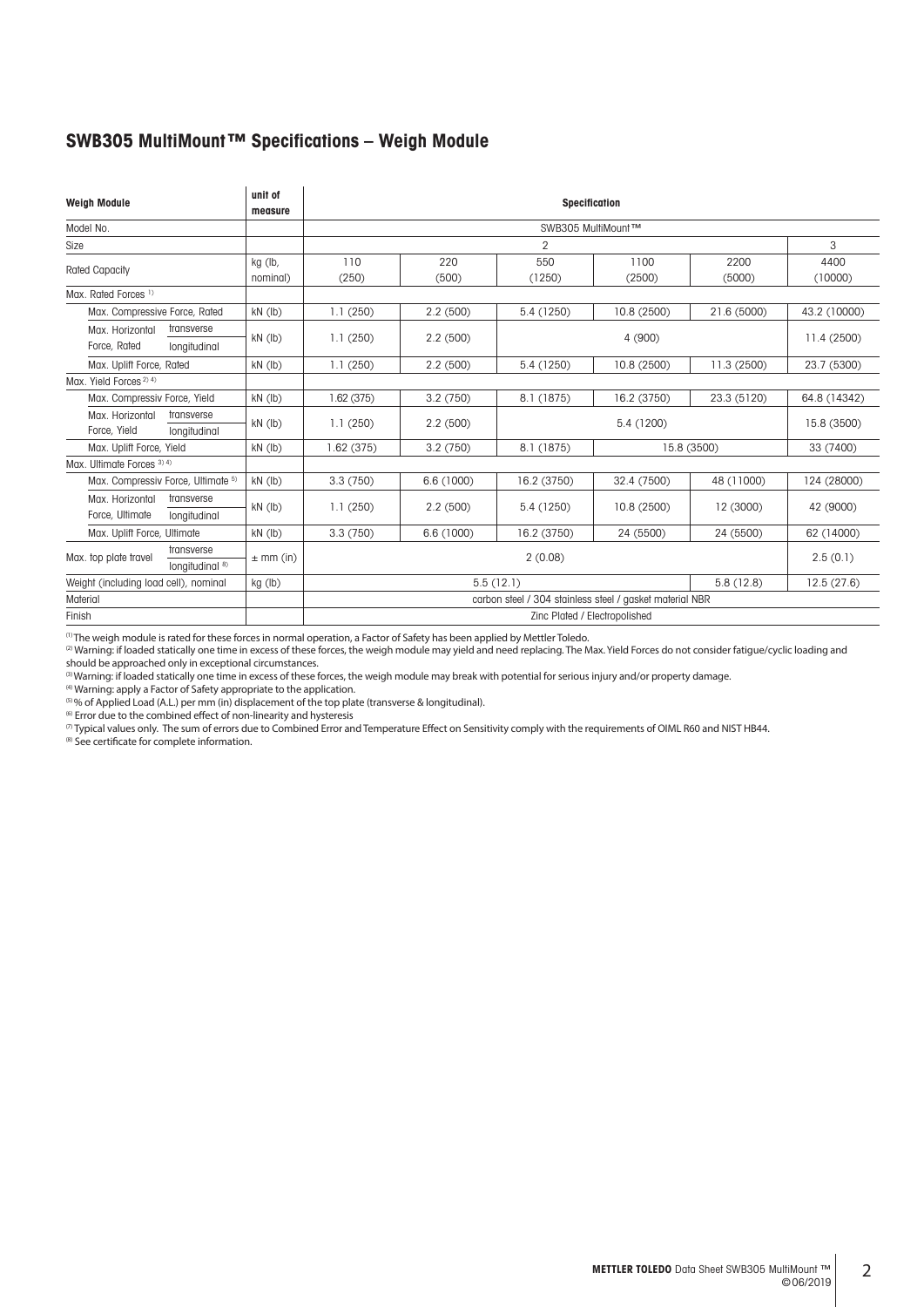## **SWB305 MultiMount™ Specifications – Load Cell**

| Load Cell                                                   |                                           |                   | unit of measure                        | Specification                                                                                                                                   |                                                                                            |             |                                |                                                    |             |                |  |  |  |
|-------------------------------------------------------------|-------------------------------------------|-------------------|----------------------------------------|-------------------------------------------------------------------------------------------------------------------------------------------------|--------------------------------------------------------------------------------------------|-------------|--------------------------------|----------------------------------------------------|-------------|----------------|--|--|--|
|                                                             | C3 / III M n:5 (CS)                       | <b>SLB215</b>     |                                        | 30328249                                                                                                                                        |                                                                                            |             |                                |                                                    |             |                |  |  |  |
|                                                             | $0.03 \%$ (SS)                            | <b>SLB515</b>     |                                        | 30101611                                                                                                                                        |                                                                                            |             |                                |                                                    |             |                |  |  |  |
| Default load cell                                           | C3 / III M n:5 (CS)                       | <b>SLB215</b>     |                                        |                                                                                                                                                 | 72258650                                                                                   | 72258656    | 72258693                       | 72258699                                           |             |                |  |  |  |
| Item No.                                                    | C3 / III M n:5 (SS)<br>SLB515             |                   |                                        |                                                                                                                                                 |                                                                                            | 30101617    | 30101623                       | 30101629                                           | 30101635    |                |  |  |  |
|                                                             | $C1 /$ III M n: 1.6 (CS)<br><b>SLB215</b> |                   |                                        |                                                                                                                                                 |                                                                                            |             |                                |                                                    |             | 72258714       |  |  |  |
|                                                             | $C1 /$ III M n: 1.6 (SS)                  | <b>SLB515</b>     |                                        |                                                                                                                                                 |                                                                                            |             |                                |                                                    | 30101642    |                |  |  |  |
| Model No.                                                   |                                           |                   |                                        |                                                                                                                                                 | SLB215/SLB515                                                                              |             |                                |                                                    |             |                |  |  |  |
| Rated Capacity (R.C.)                                       |                                           |                   | kg (lb, nominal)                       |                                                                                                                                                 | 110 (250)<br>220 (500)<br>550 (1250)<br>1100 (2500)<br>2200 (5000)                         |             |                                |                                                    |             |                |  |  |  |
| <b>Rated Output</b>                                         |                                           |                   | mV/V @R.C.-kg                          | $0.970\pm0.2\%$                                                                                                                                 | $0.970 \pm 0.2\%$                                                                          |             |                                | $1.940 \pm 0.1\%$                                  |             |                |  |  |  |
|                                                             | mV/V @R.C.-lb                             | $1.000 \pm 0.2\%$ | $1.000 \pm 0.2\%$<br>$2.000 \pm 0.1\%$ |                                                                                                                                                 |                                                                                            |             |                                |                                                    |             |                |  |  |  |
| Combined Error (9)(10)                                      |                                           |                   | %R.C.                                  | $\leq 0.03$                                                                                                                                     |                                                                                            |             | $\leq 0.018$                   |                                                    |             | $\leq 0.03$    |  |  |  |
| Temperature Effect on                                       | Min. Dead load Output                     |                   |                                        | $\leq 0.0032$<br>(0.0018)                                                                                                                       |                                                                                            |             | $\leq$ 0.0023 (0.0013)         |                                                    |             |                |  |  |  |
|                                                             | Sensitivity (10)                          |                   | %A.L./°C (/°F)                         | $\leq 0.001$<br>(0.0006)                                                                                                                        | ≤ 0.001 (0.0006)<br>$\leq 0.002$ (0.001)                                                   |             |                                |                                                    |             |                |  |  |  |
|                                                             | Compensated                               |                   |                                        |                                                                                                                                                 |                                                                                            |             | $-10 \sim +40 (+14 \sim +104)$ |                                                    |             |                |  |  |  |
| <b>Temperature Range</b>                                    | Operating                                 |                   | $^{\circ}$ C ( $^{\circ}$ F)           |                                                                                                                                                 | $-40 \sim +65$ ( $-40 \sim +150$ )                                                         |             |                                |                                                    |             |                |  |  |  |
|                                                             | Safe Storage                              |                   |                                        |                                                                                                                                                 | $-40 \sim +80$ ( $-40 \sim +176$ )                                                         |             |                                |                                                    |             |                |  |  |  |
|                                                             | Class                                     |                   |                                        |                                                                                                                                                 | C1<br>C <sub>3</sub>                                                                       |             |                                |                                                    |             |                |  |  |  |
| OIML / European<br>nmax<br>Approval <sup>(11)</sup><br>vmin |                                           |                   |                                        |                                                                                                                                                 |                                                                                            | 3000        |                                |                                                    |             |                |  |  |  |
|                                                             |                                           |                   | g                                      |                                                                                                                                                 | 18                                                                                         | 37          | 92                             | 183                                                | 367         | 730            |  |  |  |
|                                                             | Class                                     |                   |                                        |                                                                                                                                                 |                                                                                            |             |                                | III M                                              |             |                |  |  |  |
| NTEP Approval (11)<br>nmax                                  |                                           |                   |                                        |                                                                                                                                                 | 1600                                                                                       |             |                                |                                                    |             |                |  |  |  |
|                                                             | Vmin                                      |                   | Ib                                     |                                                                                                                                                 | $\mathbf 0$                                                                                | $\mathbf 0$ | $\mathbf 0$                    | $\mathbf 0$                                        | $\mathbf 0$ | $\overline{2}$ |  |  |  |
| ATEX Approval (11)                                          | Rating                                    |                   |                                        | Carbon steel: II 2 G Ex ib IIC T4 Gb / II 2 D Ex ib IIIC T100°C Db<br>304 stainless steel: Il 2 G Ex ia IIC T4 Gb / Il 2 D Ex ib IIIC T100°C Db |                                                                                            |             |                                |                                                    |             |                |  |  |  |
|                                                             |                                           |                   |                                        |                                                                                                                                                 | II 3 G Ex ic IIC T4 Gc / II 3 G Ex nA IIC T4 Gc / II 3 D Ex tc IIIC T100°C Dc              |             |                                |                                                    |             |                |  |  |  |
|                                                             |                                           |                   |                                        | IS / I, II, III / 1 / ABCDEFG / T4 Ta = -40°C to 50°C                                                                                           |                                                                                            |             |                                |                                                    |             |                |  |  |  |
| <b>Factory Mutual</b>                                       | Rating, USA                               |                   |                                        |                                                                                                                                                 | NI / I / 2 / ABCD / T6 Ta = -40°C to +50°C ; S / II, III / 2 / FG / T6 Ta = .40°C to °50°C |             |                                |                                                    |             |                |  |  |  |
| Approval (11)                                               |                                           |                   |                                        |                                                                                                                                                 | 304 stainless Steel: IS / I, II, III / 1 / ABCDEFG / T4 Ta = -40°C to +50°C                |             |                                |                                                    |             |                |  |  |  |
|                                                             |                                           | Rating, Canada    |                                        |                                                                                                                                                 | 304 stainless steel: NI / I / 2 / ABCD / T6 Ta = -40°C to +50°C                            |             |                                |                                                    |             |                |  |  |  |
|                                                             | Recommended                               |                   |                                        | $5 - 15$                                                                                                                                        |                                                                                            |             |                                |                                                    |             |                |  |  |  |
| <b>Excitation Voltage</b>                                   | Max.                                      |                   | V AC/DC                                | 15                                                                                                                                              |                                                                                            |             |                                |                                                    |             |                |  |  |  |
|                                                             | Excitation                                |                   |                                        | $382 \pm 4$                                                                                                                                     |                                                                                            |             |                                |                                                    |             |                |  |  |  |
| <b>Terminal Resistance</b>                                  | Output                                    |                   |                                        | Ω<br>$350 \pm 1$                                                                                                                                |                                                                                            |             |                                |                                                    |             |                |  |  |  |
| Material                                                    | Spring Element                            |                   |                                        |                                                                                                                                                 | Nickel plated steel / Stainless steel                                                      |             |                                |                                                    |             |                |  |  |  |
|                                                             | Type                                      |                   |                                        |                                                                                                                                                 |                                                                                            |             | welded                         |                                                    |             |                |  |  |  |
| Protection                                                  | IP Rating                                 |                   |                                        |                                                                                                                                                 |                                                                                            |             |                                | IP67 (carbon steel); IP68, IP69K (stainless steel) |             |                |  |  |  |
|                                                             | <b>NEMA Rating</b>                        |                   |                                        |                                                                                                                                                 | NEMA 6/6P                                                                                  |             |                                |                                                    |             |                |  |  |  |
| Weight, nominal                                             |                                           |                   | kg (lb)                                |                                                                                                                                                 |                                                                                            | 0.9(2)      |                                |                                                    | 1.3(2.9)    | 2(4.4)         |  |  |  |
|                                                             | Length                                    |                   | m(f)                                   |                                                                                                                                                 |                                                                                            |             | PU: 5 (16.4)                   |                                                    |             | PU: 10 (33)    |  |  |  |
| Cable                                                       | Diameter                                  |                   | $mm$ (in)                              |                                                                                                                                                 |                                                                                            |             | 5.2(0.2)                       |                                                    |             |                |  |  |  |
|                                                             |                                           |                   |                                        |                                                                                                                                                 |                                                                                            |             |                                |                                                    |             |                |  |  |  |

<sup>(9)</sup> Error due to the combined effect of non-linearity and hysteresis.<br><sup>(10)</sup> Typical values only. The sum of errors due to Combined Error and Temperature Effect on Sensitivity comply with the requirements of OIML R60 and

**OIML** 

**OF** 

FM<br>APPROVED

 $\sum_{i=1}^{n}$ 

る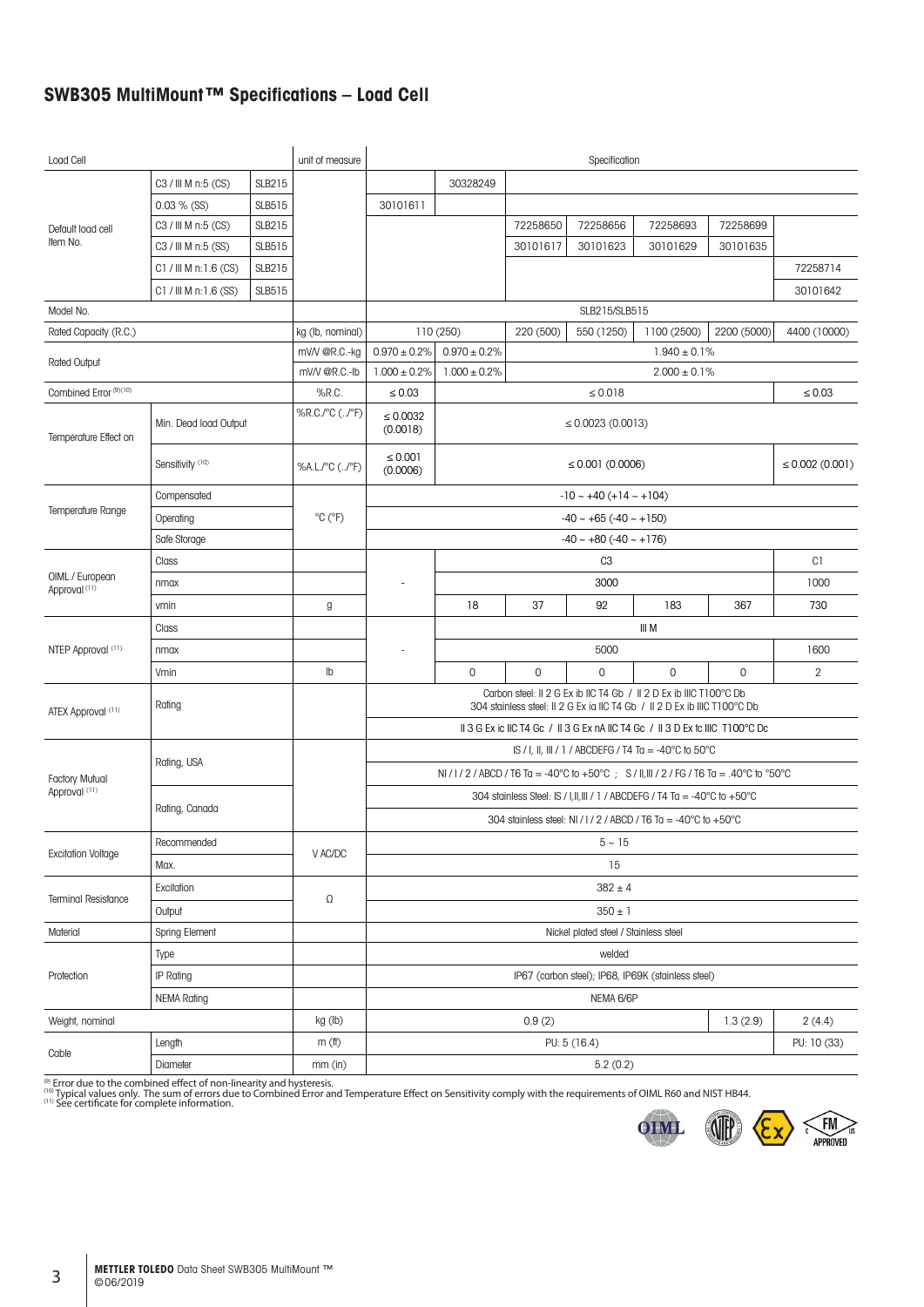## **SWB305 MultiMount™ Weigh Module Dimensions mm [in]**



Weigh Module with spacer or welding kit\*



Weigh Module with spacer or welding kit\*



ALL DIMENSIONS mm(INCHES)

\*mandatory for top welding installation

|   |                                                              |                | <b>Locations and Dimensions</b> |                        |                                                                                                                                                                  |                                |      |           |  |                                                                                                                                                 |                |       |       |      |       |               |       |                |                 |                                  |
|---|--------------------------------------------------------------|----------------|---------------------------------|------------------------|------------------------------------------------------------------------------------------------------------------------------------------------------------------|--------------------------------|------|-----------|--|-------------------------------------------------------------------------------------------------------------------------------------------------|----------------|-------|-------|------|-------|---------------|-------|----------------|-----------------|----------------------------------|
|   | Size   Capacity                                              |                | Н                               | HI                     | H <sub>2</sub>                                                                                                                                                   | H <sub>3</sub>                 | H4   | <b>H5</b> |  |                                                                                                                                                 | L <sub>2</sub> | L3    | 4ء    | L5   | L6    | W             | W1    | W <sub>2</sub> | W <sub>3</sub>  | W4                               |
| 2 | $110 kg - 1.11$<br>$(250 lb - 2.5 klb)$<br>2.21<br>$(5$ klb) | 11.2<br>(0.44) | 96.5<br>(3.8)                   | 19.0<br> (0.75) (0.50) | 12.7                                                                                                                                                             | 52.4<br>(2.06)<br>49.6<br>.95) | 9.1  |           |  | 105.6   177.9   114.4  <br>$(0.36)$ $(4.16)$ $(7.00)$ $(4.50)$ $(0.50)$ $(3.50)$ $(6.00)$ $(0.50)$ $(7.08)$ $(4.50)$ $(4.50)$ $(0.50)$ $(3.50)$ | 12.7           | 89.0  | 152.4 | 12.7 |       | 179.9   114.4 | 114.4 | 12.7           | 89.0            | 66.1<br>(2.60)<br>69.9<br>(2.74) |
| 3 | 4.41<br>(10klb)                                              | 17.5           | 125.2                           | 22.0                   | 18.0<br>$(0.69)$ $(4.93)$ $(0.87)$ $(0.71)$ $(2.43)$ $(0.45)$ $(5.38)$ $(9.25)$ $(6.00)$ $(1.00)$ $(4.00)$ $(7.25)$ $(1.00)$ $(9.33)$ $(6.00)$ $(6.00)$ $(1.00)$ | 61.7                           | 11.4 |           |  | 136.6 235.0   152.4                                                                                                                             | 25.4           | 101.6 | 184.2 | 25.4 | 237.0 | 152.4         | 152.4 | 25.4           | 101.6<br>(4.00) | 91.7<br>(3.61)                   |

## **Order Information SWB305 MultiMount™– Weigh Module including Load Cell**

| Smart Configuration Key           | Pos. 1   | Pos. 2                                | Pos. 3                                 | Pos. 4-5                                                                                                       | Pos.<br>6.7  | Pos. 8-9                                                   | Pos. 10                                    | Pos. 11                            | Pos. 12                                    |
|-----------------------------------|----------|---------------------------------------|----------------------------------------|----------------------------------------------------------------------------------------------------------------|--------------|------------------------------------------------------------|--------------------------------------------|------------------------------------|--------------------------------------------|
|                                   | Always G | Material                              | Structural Safety                      | Capacity                                                                                                       | Always<br>A1 | Cable Length                                               | Ground Strap                               | Shim Set                           | Spacer/<br><b>Welding Plate</b>            |
| <b>SWB305</b><br>(Item: 30431200) | G        | C: Carbon steel<br>S: Stainless steel | 0: not available<br>: EN1090 (EU only) | AO: 110kg - 0.03%<br>B2: 220kg - C3<br>C2: 550kg - C3<br>D2: 1100kg - C3<br>E2: 2200kg - C3<br>F1: 4400kg - C1 | A1           | 03:3m<br>05: 5m<br>10:10m<br>110kg-2200kg 5m<br>4400kg 10m | 0: No Ground Strap<br>1: With Ground Strap | 0: No Shim Set<br>1: With Shim Set | 0: No<br>S: Spacer Plate<br>W: Welding Kit |

**Bolded entries are stocked**

Example : SWB305GC0B2A105100 (Carbon Steel, No EN1090, 220kg, 5m cable, with Ground Strap, no Shim Set, no Spacer/Welding Plate)